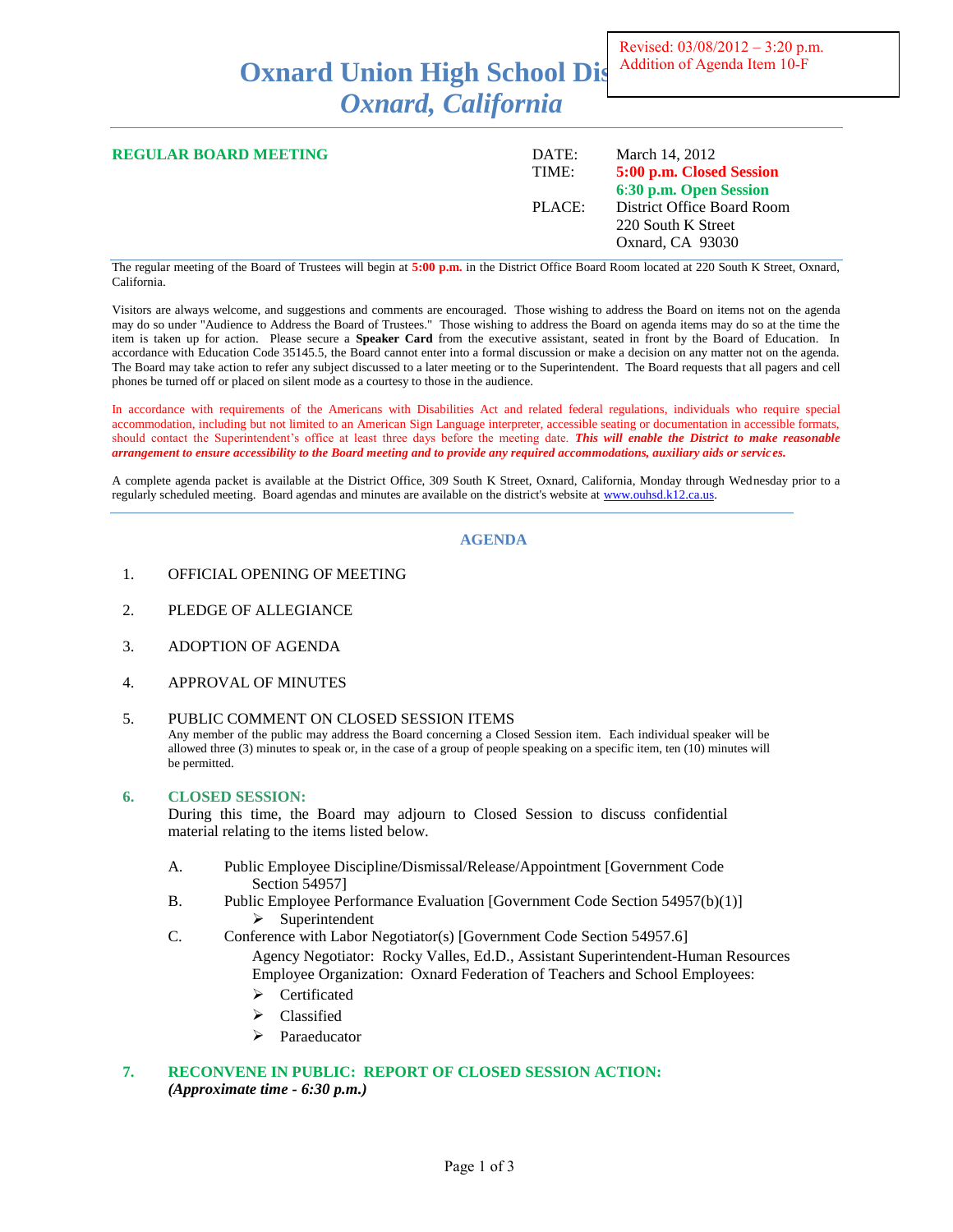# Board Meeting Agenda March 14, 2012

# **8. PUBLIC HEARING (Approximate time: 6:35 p.m.):**

- A. Initial Contract Proposal from the Oxnard Union High School District to the Oxnard Federation of Teachers and School Employees – Certificated Unit
- B. Public Hearing Regarding the Consideration and Adoption of a Statutory School Fee Increase in Accordance with the State Allocation Board ("SAB") Statutory School Fee Increase for New Residential and Commercial/Industrial Construction

## **9. AUDIENCE TO ADDRESS BOARD OF TRUSTEES:**

Those persons wishing to address the Board may do so at this time by completing a Speaker Card. All comments are to be directed to the Board President. If you are talking for yourself, you have three (3) minutes to complete your comments. If you are a speaking for a group, you have ten (10) minutes to complete your comments and no other member of the group you represent can speak for the group. To speak to the Board President, each speaker must secure a Speaker Card from the executive assistant, seated in front by the Board of Education. Please refer to the complete text of Oxnard Union High School District Board Policy 910: *Procedures for Communicating with the Board of Trustees.*

## **10. SUPERINTENDENT'S REPORTS:**

- A. Regular Report: *Student Representative to the Board of Trustees*
- B. Board Recognition: *Mock Trial Winner – Team Spirit, Frontier High School*
- C. Board Recognition: *Channels Islands High School Boys Soccer Team, CIF Division Finalist*
- D. Board Recognition: *Channel Islands Boys Wrestling Team, CIF Finalist*
- E. Board Recognition: *Adolfo Camarillo, Oxnard High School and Pacifica High School Girls Wrestling, CIF Finalist*
- F. Board Recognition: *California Adult Education Students Succeed*
- G. Board Presentation: *Ventura County Schools Self-Funding Authority*
- H. Board Update: *Receipt of Initial Contract Proposal: Oxnard Federation of Teachers and School Employees – Certificated Unit*
- I. Regular Report: *Superintendent*
	- *New School Sites*

#### **11. CONSENT CALENDAR:**

- A. Consideration of Approval of Student Expulsion by Recommendation of the Administrative Panel
- B. Consideration of Approval of Stipulated Student Expulsion by Agreement of the School Principal, the Student, and the Students' Parent/Guardian, as per Board Policy 5144, Section 22
- C. Consideration of Approval of Student Readmission from Expulsion, as per Board Policy 5144, Section 16 N
- D. Consideration of Denial of Student Readmission from Expulsion, as per Board Policy 5144, Section 16 N
- E. Consideration of Approval of Non-Public School Placement for Student Case Number Thirty, According to the Recommendation of the Student's IEP Team and the Director of Special Education
- F. Consideration of Waiver of CAHSEE Requirements for Requirements for the Oxnard Union High School District Students with Disabilities
- G. Consideration of Final Approval of Out of State/Out of Country Field Trip: Adolfo Camarillo High School German American Partnership Program (GAPP), March 16-April 6, 2012 – Detmold, Germany
- H. Consideration of Approval of Ratification Agreement and Contract between Oxnard Union High School District and Michael Seaton, Educational Consultant Services
- I. Consideration of Approval of Certificated and Classified Personnel
- J. Consideration of Approval of Proposed Job Description Revisions: *First Reading*
- K. Consideration for Approval of Costs for Additional DSA Inspections for Culinary Arts Classroom Project at Rio Mesa High School